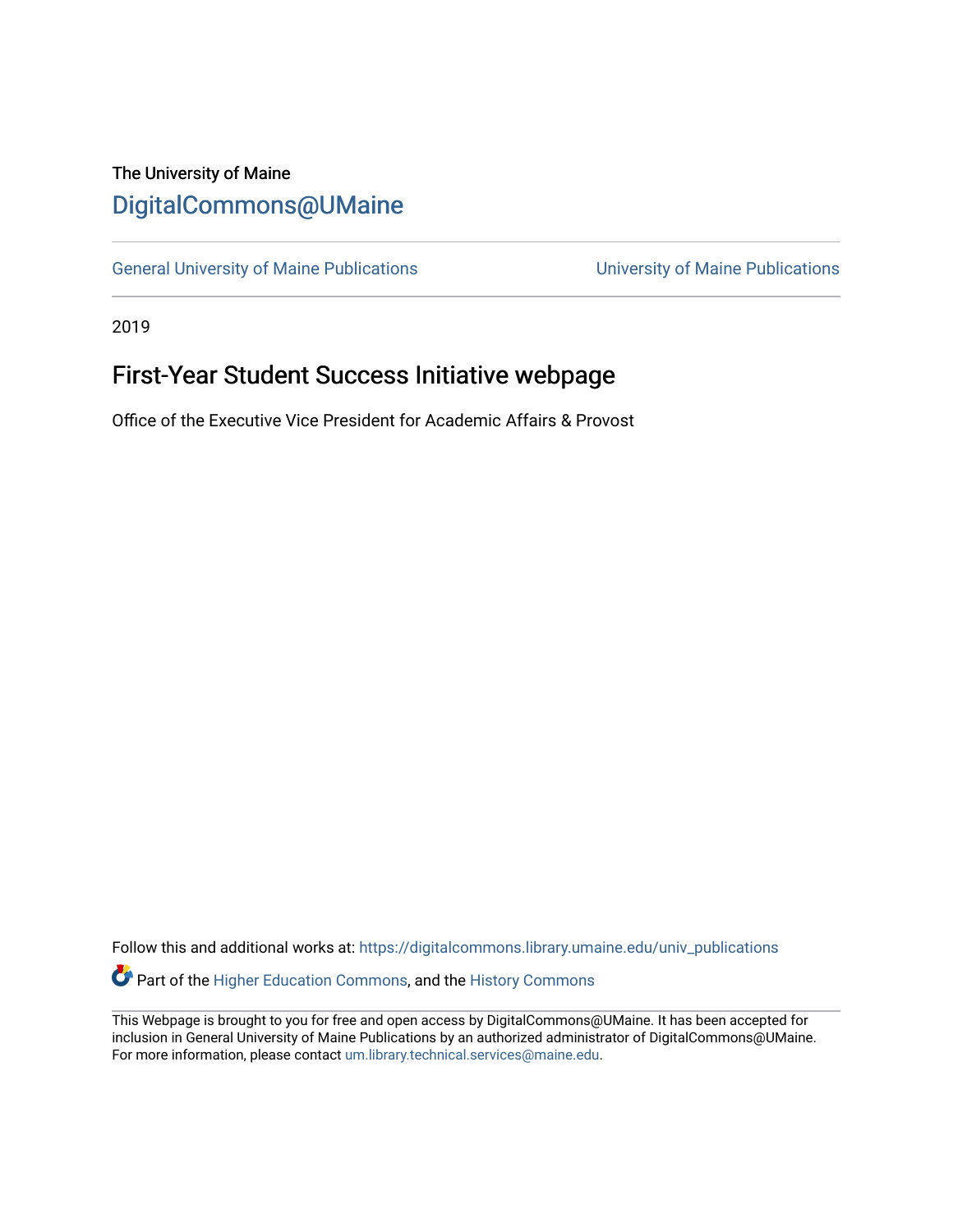

Student success is central to UMaine's mission, values, reputation and fiscal health. The first year of a student's academic experience has a particularly significant impact on their academic success or failure. A variety of factors contribute to students' success (or failure) in their first year. Throughout the 2018-2019 academic year the Divisions of Academic Affairs and Student Life collaborated on the development of plans to optimize the first-year student experience.

On September 27, 2018, Provost Hecker led an Academic Affairs Faculty Forum at which he shared background data and analyses related to student success and failure as well as a proposal for how UMaine administrators, faculty, and staff can work together to create a comprehensive first year student success plan. Background materials, the PowerPoint slides and a video of the Forum are available here.

On May 15, 2019, key findings and recommendations from teams assigned to work on various aspects of the plan were shared at a Faculty Forum. Background materials, the Power Point slides and a video of the forum are available here.



View with transcript

## Steering Committee

## Current efforts underway:

Working Groups: Ten Working Groups explored UMaine data, policies and practices and well as national best practices in order to develop recommendations for how to improve the first years student experience at UMaine. The links below connect to information about each Working Group including its charge, membership, resources related to the work, and their final reports.



Academic Support Services Working Group



Faculty Support/Development Working Group



Financial Working Group